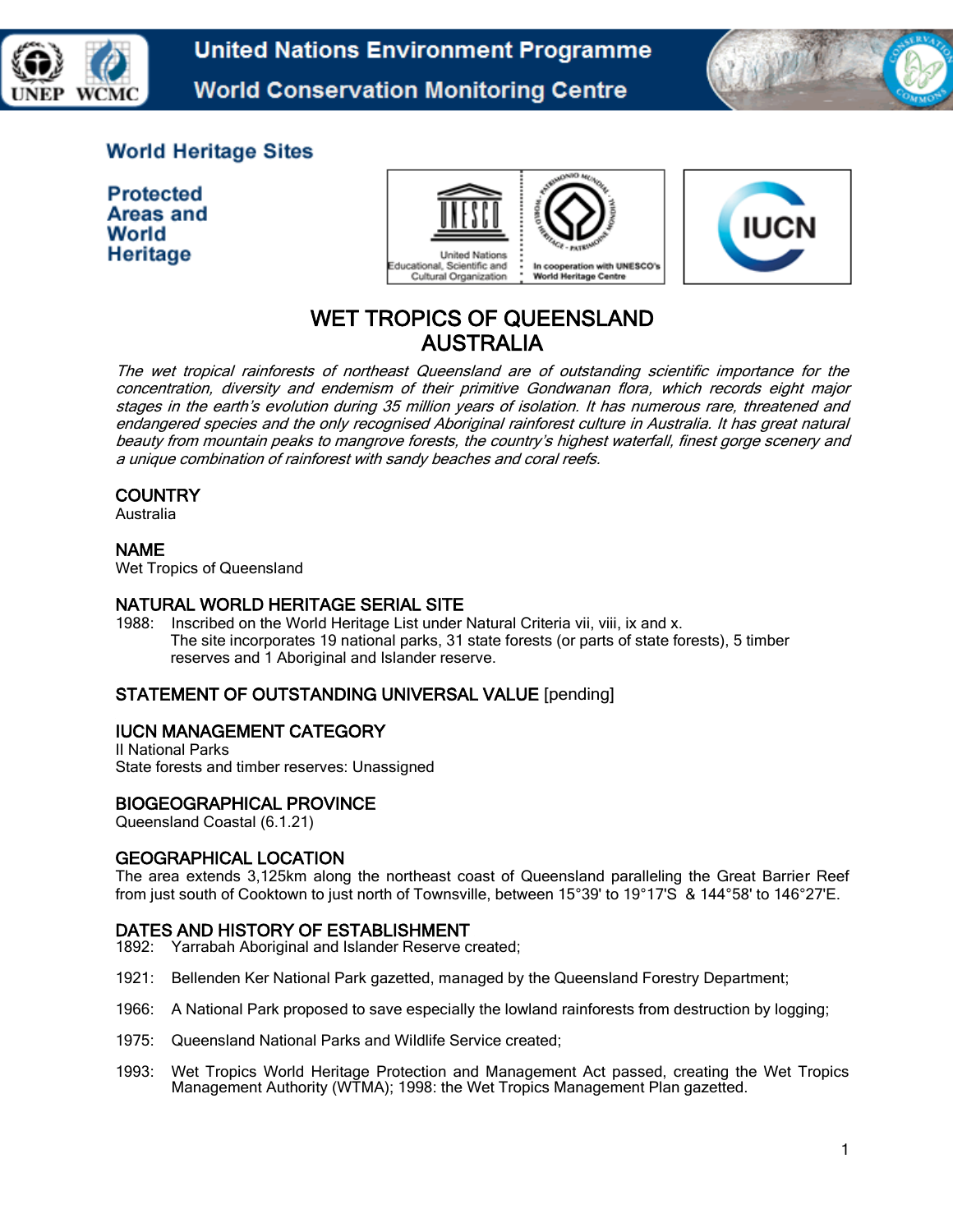# LAND TENURE

The site is in public ownership except for 17,000ha of private freehold. It comprises 574,217ha in National Parks, 76,025.6ha in Forest Reserves and State Forests, 69,765ha in timber reserves, and 94,808.5ha of leasehold and vacant federal lands used mostly by the defence forces (WTMA, 2004). The various tenures (freehold, leasehold, unallocated state land, state forest, timber reserve and national parks) are not altered by World Heritage status. The site falls within the jurisdiction of 14 local government authorities and some 80% of the site may also be subject to native title rights.

#### AREA

894,420ha. The area is bordered by the northern third of the Great Barrier Reef World Heritage site.

# ALTITUDE

Ranges from sea-level to highlands at 600-900m with isolated peaks up to 1,622m (Mt Bartle Frere).

# PHYSICAL FEATURES

The rainforest of northern Queensland straddles three major regions: the tablelands of the Great Divide, the Great Escarpment to their east, and the coastal plain. The tablelands are the undulating remnants of a warped elevated landscape scarred by vulcanism and characterised by scoria cones, lava cones and irregularly distributed maars the youngest of which are filled by Lakes Eacham and Barrine. They average 600-900m but rise to over 1,600m in Mt. Bartle Frere, the highest mountain in northern Australia. The Great Escarpment to the east retreated to its present position as the result of catastrophic erosion. It marks the limit of headward erosion of the tablelands above the coastal plain and is breached only by basalt flows, as in the Johnstone River system. It forms a belt of rugged topography, with rapid and ongoing geomorphological processes, varied environments, deeply incised gorges and numerous waterfalls; Wallaman Falls has the longest single drop (278m) of any waterfall in Australia. The plain is characterised by several steps where coastal submergence and retreats have led to river capture and the reversal of stream flow to the east.

The geological history can be divided into three phases: the formation in Palaeozoic times of a continental basement; initiation of northwest trending drainage in the Mesozoic; and intensified doming to the east about 50 million years ago when Australia began to separate from Antarctica and move north. By the late Tertiary the new continental margin had foundered, causing the coast to retreat to its present position. During the whole period since the time when the angiosperms evolved, the ancient continental landscape remained tectonically stable. Most of the underlying slates, greywacke and greenschist facies are marine Silurian, Devonian and Carboniferous sediments of the Hodgkinson basin and Broken River embayment, the largely schist and gneiss Barnard metamorphics outcropping in the south-east of the basin. The greatest concentrations of volcanics and granite occur at the southern end of the basin where it meets the embayment. The tablelands and some coastal areas were greatly disturbed by basalt flows throughout the Pliocene and Pleistocene.

The soils derive from a wide range of parent rocks, alluvia and rainfall gradients. The parent materials consist of acid igneous rocks, low-grade metamorphics, basalt, and alluvium derived from these. The alluvium of larger streams is of mixed origin; that of smaller streams may be from a single source. The oldest metamorphic rocks break down to moderately deep medium-textured red or yellow loams; granite rocks and acid volcanics to deeper red podzolic soils and xanthozems; and basalts to deep to very deep krasnozems. The high nutrient level of the basalt soils may have helped the rainforest to resist stress during the fluctuating climatic conditions of the Pleistocene glaciations (RCSQ, 1986). Moisture is the predominant influence on the coastal plains. As the drainage becomes poorer the soils change from gleyed podzols to humic gleys and acid peats. As usual with heavily leached soils of the wet tropics, most have extremely low contents of exchangeable calcium, magnesium and potassium, usually relatively high amounts of extractable aluminium and are poor in humus. Erosion can occur even under undisturbed rainforest (RCSQ, 1986).

Fringing reefs occur in the northern section of the region and are most extensively developed between the Daintree and Bloomfield rivers. The closeness of association between coastal rainforest, sand beach and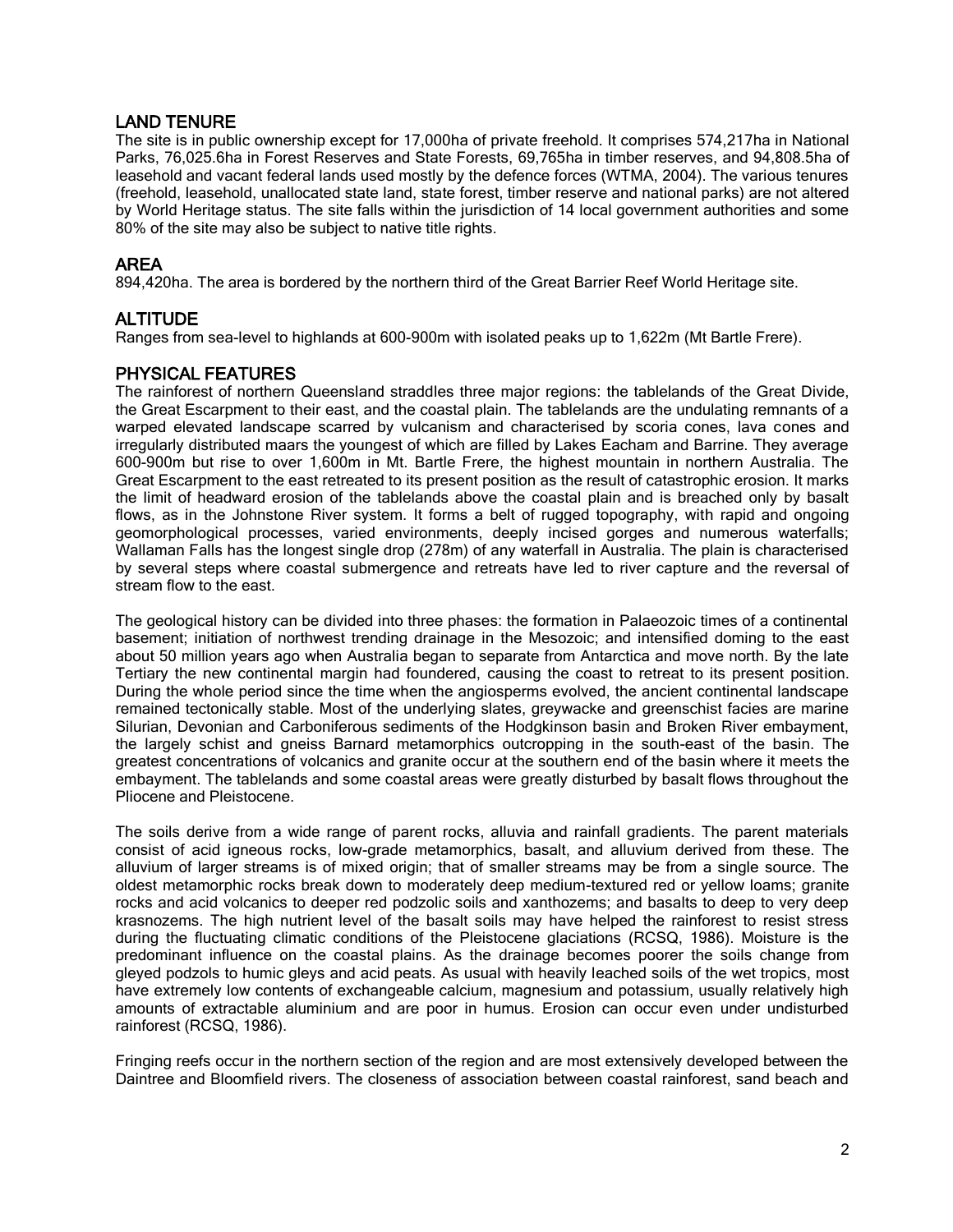fringing coral reef which occurs off Cape Tribulation is unique in Australia, and a rare combination worldwide (RCSQ, 1986). The reefs form the northern two fifths of the Great Barrier Reef World Heritage Site.

#### CLIMATE

The wetter parts of north-east Queensland are classed as wet to extreme wet on a global scale, with very high rainfall concentrated over the four-months of summer with a relatively dry winter. Widespread overland run-off, even on steep slopes, results from the intense rainfall onto saturated soils which is a common phenomenon not usual in other wet tropical rainforests. The mean annual rainfall ranges from 4,000mm near the coast to 1,200mm in the west, 75-90% falling between December and March. It is much higher on the mountain ranges, with an average of 8,529mm recorded on the summit of Mt Bellenden Ker (Bonnell et al., 1983; WWF, 2001). Mean daily temperatures range from a maximum of 31°C to a minimum of 23°C on the coast, and are about 5°C lower in winter. The tablelands and uplands are cooler: mean daily temperatures range from a maximum of 28°C to a minimum of 17°C in summer and from 22°C to 9°C in winter. Coastal humidity averages 78% in summer but often reaches into the high nineties (DASETT, 1987). The coasts are also subject to strong tropical cyclones.

#### **VEGETATION**

The rainforests of Queensland's Wet Tropics are the remnants of a vegetation type once much more widespread, containing relicts from East Gondwanan forests which grew before Australia separated from Antarctica between approximately 53 to 45 million years ago, when much of the land mass was covered by closed forest. Since Australia was totally isolated for 35 million years these refugial forests preserve an almost complete record of eight major stages in the evolution of land plants and also of the mixing of flora and fauna which followed the collision of the Australian and Asian continental plates about 15 million years ago. They include representative species of the earliest clubmosses and ferns from the mid Palaeozoic 415 million years ago: the first seed-bearing cycads and conifers which succeeded them 80 million years later: the Araucariaceae, (5 spp.), Podocarpaceae (7 spp.), and Casuarinaceaes (1 sp.); and the first angiosperms from some 200 million years ago, including 10 of the world's 19 most primitive angiosperm families, two being found only in the region: this is the world's highest concentration of such families, though several are small and virtually extinct. There are also hundreds of species from the great explosion of flowering plants which followed the Cretaceous-Tertiary extinction, perhaps because East Gondwana was relatively less affected by the event. As Antarctica iced over, and the Australian plate became more arid, its drift towards the tropics preserved the primitive life forms, animal as well as plant, in the equable climate of this northernmost extension, even during the Pleistocene glaciations. Sclerophylly, now dominant across Australia, developed in mid to late Miocene rainforests in early Tertiary rainforests and drought-adaptations developed in the mid to late Miocene in response to the growing aridity and infertile soils (Goosem, 2002).

These great forests now form a 6,000 kilometre discontinuous chain reaching from northern Australia down the east coast to Tasmania with the Wet Tropics site comprising almost half of that biogeographic region. That ecosystem has smaller outliers to the south: one extends from the Whitsunday Islands down to Carmila, and the smallest includes the Warginburra Peninsula and parts of the Normanby Range (WWF, 2001). The Wet Tropics can be described as an archipelago of mesothermic islands separated by dry or warm barriers. Many species were isolated in separate upland refugia where speciation was accelerated as the altitudinal gradient within local centres of endemism allowed for mobility of refugia as climates changed. Overall, about 710 species of Australian endemics are found only there. Due to this diversity of its landscape and the latitudinal gradient, the area supports a range of tropical, subtropical, temperate and monsoonal rainforest types found together nowhere else in Australia: 2,845 species of vascular plants have been recorded in 1,037 genera and 221 families, 75 of the genera being endemic to Australia and 50 restricted to the Queensland Wet Tropics (Goosem, 2002). There is much higher diversity at generic than at species level, with 340 genera represented by only one species. Of the 43 monotypic genera recorded to 1986, 28 were locally endemic (RCSQ, 1986). The conservation status and distribution of rare and threatened plants is summarised in DASETT (1987); in 2002, 351 species were officially rare or threatened: 42 plants were endangered and 54 vulnerable; 255 more were considered rare or threatened (WTMA, 2002) and 23% of its plant species are endemic. However, some important lowland centres of plant endemism, very depleted ecosystems and habitats critical for several endangered species are not protected. Most of the region's lowland and basalt tableland forest cover has been cleared for farms, and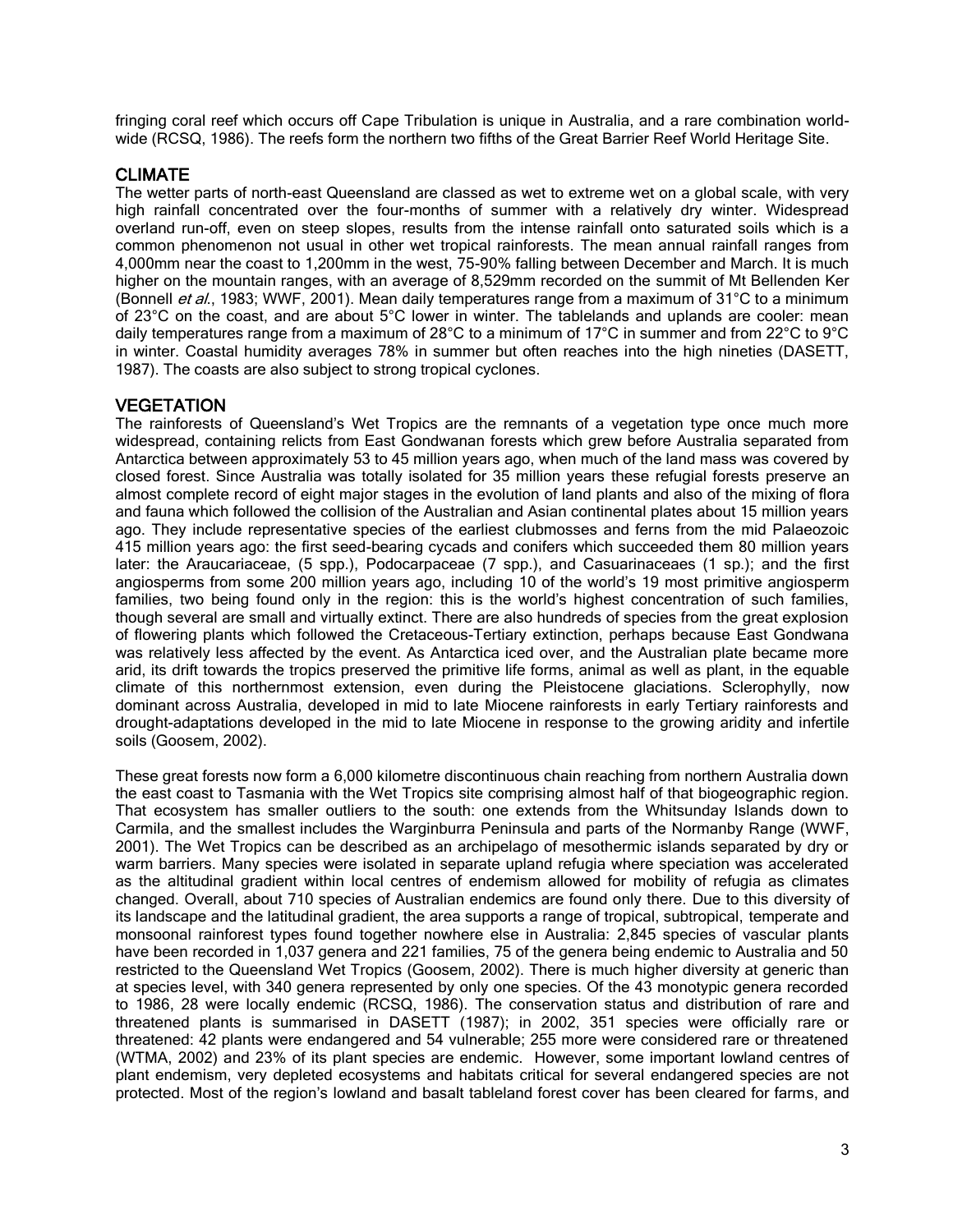large parts of the property have been selectively logged. As late as 2001 2,000 ha of rainforests of the region were still being cleared every year (WWF, 2001).

The predominant resulting wet tropical rainforest fringed and intermixed with sclerophyll forest, woodland and mangrove swamps. is floristically and structurally the most diverse rainforest in Australia. It includes 16 major structural types, further classified into 30 broad communities based on the area's range of climates and soils (WWF, 2001). On the coastal plain these range from the dominant wet lowland rainforest with mesophyll vine, fan palm, and coastal *Melaleuca* forests on waterlogged soils to very wet rainforests on sand containing rare species, intergrading with mangrove swamps. On the higher tableland, both wet and dry forests grow and its dry western edge has tall open wet sclerophyll forest and dry sclerophyll woodland. On the mountains both montane and sub-montane forest grow, with microphyll vines and a huge range of ferns, resembling temperate forest. Much of the lowland forest and basalt tablelands have been converted to farmland and much of the rest has been selectively logged. Where annual rainfall is less than 1,500mm, rainforest is restricted to alluvial soils along streams and sheltered gullies on southfacing slopes. Where soil and rainfall are not limiting, fire becomes the principal factor influencing both rainforest and eucalypt woodland (WWF, 2001).

In greater detail the main lowland forest types are: 1) The dominant wet lowland rainforest with multistoreyed vines on rich soils in warmer wetter areas. 2) Contrasting remnant stands of complex mesophyll vine forest on basalt-derived soils in the wet lowlands between Innisfail and Cape Tribulation; this type is considered closest to the humid tropical lowland forests of south-east Asia. 3) The striking endemic fan palm *Licuala ramsayi* rainforest now restricted to small patches on poorly drained lowland soils mostly cleared for sugar-cane farming: little more than 500 ha remain mainly within the Yarrabah Aboriginal Reserve with very little protected within a national park. 4) Coastal paperbark *Melaleuca* forest on poorly drained lowland coasts where the water table is near to or above ground level for most of the year, as at the mouth of the Daintree River (Tracey, 1982). Characteristic species in *Melaleuca* communities include the epiphytes *Dischidia* and *Hydrophytum* and the tea tree orchid *Dendrobium canaliculatum*. The understorey is mostly sedges. 5) Very wet notophyll vine rainforests on sand containing rare species, intergrade with mangroves, with many species at the interface including Diospyros littorea, which occurs only on the landward side of mangroves; also Storkiella australiensis and Noahdendron nicholasii, restricted to the Cape Tribulation area, and *Idiospermum australiense* and *Lindsayomyrtus brachyandrus* which are disjunctly distributed in the Cape Tribulation and the Harveys Creek-Russell River areas (DASETT, 1987). 6) Mangrove swamps with 29 species of trees and shrubs, comparable in diversity to those of New Guinea and South-east Asia, which are some of the richest mangrove swamps in the world. The highest diversity lies between Ingham and Innisfail (Galloway, 1982). The commonest genera are Rhizophora and Bruguiera, with Ceriops in some areas (Dowling & McDonald, 1982). The mangrove swamps are rich in salt marsh plants and epiphytes, the latter including the ant plant Myrmecodia beccarii.

The main upland forest types are: 7) wet vine forests where *Lomatia fraxinifolia, Darlingia darlingiana* and Cardwellia sublimis are widespread but Sphalmium racemosum and Stenocarpus davalloides are restricted to the Mt Carbine tableland in the north. One of the world's largest cycads grows there as well as one of the smallest. 8) Dry forests of *Eucalyptus* spp. on infertile basalt soils. 9) A narrow strip of tall open wet sclerophyll forest, which lines the rainforest, on its western edge. The sharp contrast in structure between these two forest types is unique to Australia, The strip of open forest, dominated by flooded gum Eucalyptus grandis, is crucial for the conservation of the northern populations of three mammals which are restricted to it. 10) Medium and low sclerophyll woodlands growing alongside these on infertile soils are predominantly species of *Eucalyptus, Acacia* and *Casuarina, Lophostemon suaveolens* and *Syncarpia* glomulifera. This forest type, widespread in Australia, is found along the western edge, in the Daintree Valley system and on the western slopes of the upper Mulgrave Valley. 11) Sub-montane fern forests: the richest concentrations of ferns and their allies in Australia are found in the region. 240 species are recorded in the rainforests, 46 being restricted to the area and some 17 to single locations. Pteridoblechnum acuminatum on Mt Spurgeon and Mossman Gorge and the widely distributed P. neglectum are a local endemic fern genus (RCSQ, 1986). 12) Montane forests with microphyll vines and ferns at higher wetter altitudes, resembling temperate forest. On the slopes and summits of the high peaks vine fern forests, hanging mosses and thickets grow where the low dense canopy shows the streamlining effect of persistent strong winds. Localised endemism is high, with floristic differences between the microphyll vine fern forests of the Bellenden Ker Range and those of the Mt Lewis and Mt Spurgeon. This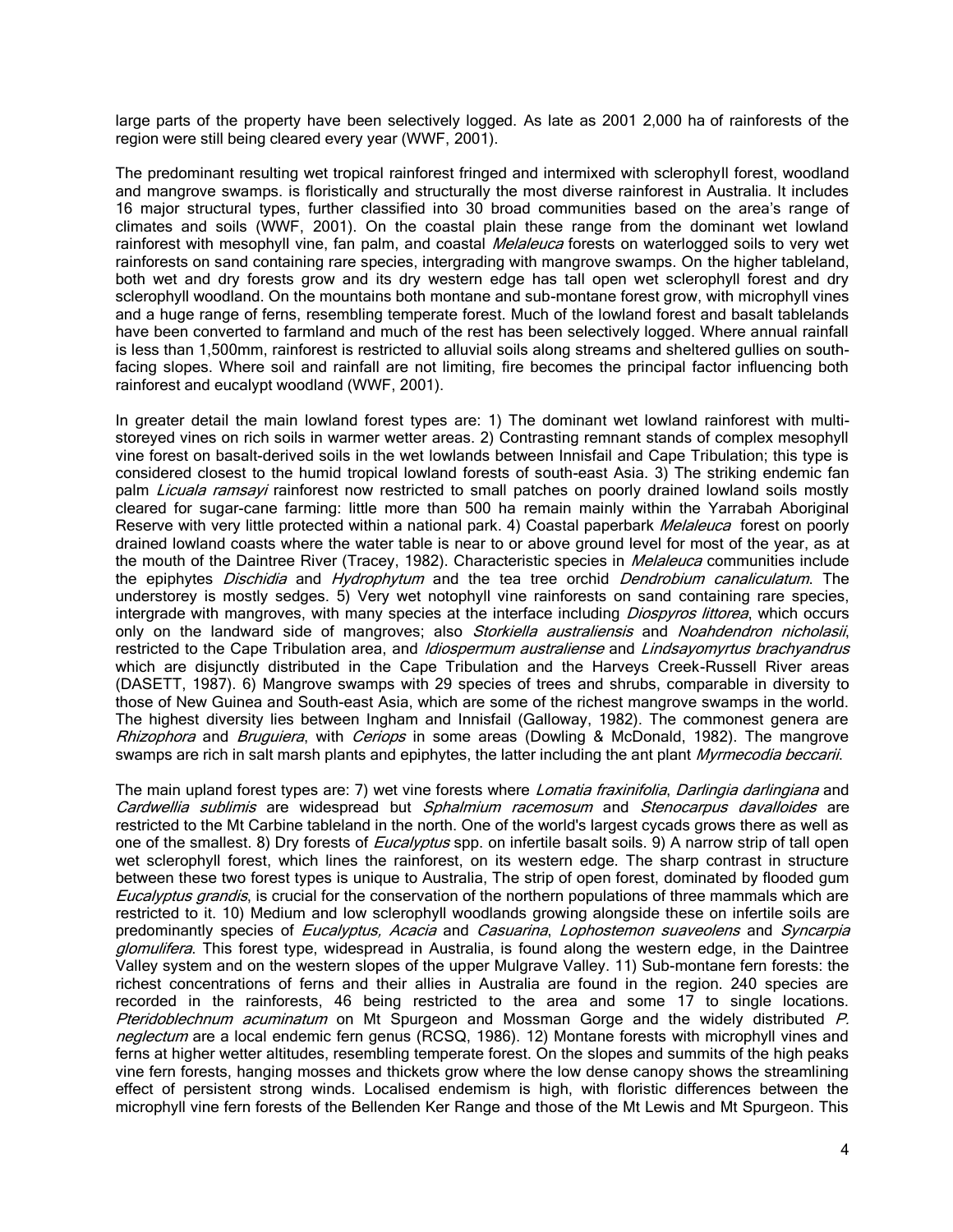rainforest type is restricted to a few small sites on exposed mountain tops in tropical Australia, all within the region, but has affinities with Australian temperate rainforests at higher latitudes and with montane rainforests in New Guinea and Indonesia.

The area is important for the conservation of Australian members of the Proteaceae, ancestors of several major Australian sclerophylls: 29 genera and over 40 species are locally endemic, including Placospermum coriaceum, one of the most primitive members of the family (Johnson & Briggs, 1975). The rainforests have a rich orchid flora of some 150 species, 59 of which have a restricted distribution, and 43 an extremely small range. Of more than 260 species of ferns recorded in these rainforests (64% of the country's total), 46 are entirely restricted to the area and some 17 species confined to single locations. Of the five Australian endemic genera, four are present: Coveniella, Neurosania, Pteridoblechnum and Platyzoma (RCSQ, 1986) and of the four cycad families, three are present: Boweniaceae, Cycadaceae and Zamiaceae, with 8 species (21% of Australia's cycads), including one of the world's largest cycads, Lepidozamia hopei, which may grow to 20m, and one of the smallest, the locally endemic bipinnate zamia fern Bowenia spectabilis which is common in the understorey of rainforest-associated communities. There are also 15 species of conifer, 37% of Australia's total (Goosem, 2002).

# FAUNA

All of Australia's marsupials and most of its other native animals originated in rainforests, of which the Wet Tropics is the most complete surviving remnant. Its fauna is rich despite the area being only some 0.26% of Australia's surface, partly because the relict flora has been accompanied by a relict fauna, and partly due to collision about 15 million years ago with the Asian plate. The site contains 35% of Australia's mammals, 30% of its marsupials, 58% of bats, 40% of birds, 29% of frogs, 20% of reptiles 42% of its freshwater fish, and 58% of its butterflies. Some 70 species of vertebrates are unique to the area. 82 are officially rare or threatened, with 13 classified as globally endangered and 18 as vulnerable. In species diversity and endemicity, no fauna in Australia is richer than this tropical rainforest (Goosem, 2002). 12% of the region's mammals, 21% of its reptiles, 40% of its frogs and 10% of its freshwater fish are endemic.

The 110 mammal species include 2 monotremes, 41 marsupials, 15 rodents and 36 bats (DASETT, 1987). Diversity is highest in the rainforest but is also high in rocky outcrop habitats. Of 672 terrestrial vertebrate species (32% of the continent's), 264 are rainforest species and 227 inhabit the wet sclerophyll forest. Endemism is high with 13 species in the rainforest. These include an antechinus Atherton antechinus Antechinus godmani, four ringtail possums, lemuroid ringtail possum, Hemibelideus lemuroides, green ringtail possum Pseudochirops archeri, Herbert River ringtail possum Pseudochirulus herbertensis and Daintree River ringtail possum *P.cinereus*, the mahogany glider, *Petaurus gracilis* (EN), the musky ratkangaroo Hypsiprymnodon moschatus which is the smallest and in many ways the most primitive of the macropods, Australia's only two tree-kangaroos, the boongary *Dendrolagus lumholtzi* and Bennett's treekangaroo, D. benettianus, the northern bettong Bettongia tropica (EN) and one rodent, the pygmy whitetailed rat *Uromys hadrourus* (VU). The very restricted distributions of the antechinus and masked rat have been used to define two centres of endemism for flightless mammals within the area, northern and southern. There are also at least eight subspecies of mammals restricted to the region (Werren 1993). Several species of mammals are isolated from the major occurrence of the species, in two cases by over 2,000 km. One of these isolated species, the spotted-tailed quoll *Dasyurus maculatus*, is one of the largest and most ferocious of the carnivorous marsupials. Of the 36 species of bats, nine are Australian endemics and one is locally endemic, the insectivorous flute-nosed bat Murina florium. Three species of mammals are restricted to the tall open forest: yellow-bellied glider Petaurus australis, brush-tailed bettong Bettongia penicillata (CR) and swamp rat Rattus lutreolus (Winter et al., 1984).

The avifauna of the rainforests of northern Queensland is the most diverse in Australia. More than 314 species (of the 370 species recorded from all habitat types of the ecoregion) are known, of which 112 species inhabit principally the closed forests, including mangroves (DASETT, 1987). Twenty-three species are either endemic to the region or have their Australian distributions largely confined to the area (Winter et  $a$ ., 1984). Nine of the 13 endemic species are confined to upland rainforests. These include the toothbilled bowerbird Scenopoeetes dentirostris, golden bowerbird Prionodura newtoniana, bridled honeyeater Lichenostomus frenatus, fernwren Oreoscopus gutturalis, Atherton scrubwren Sericornis keri, mountain thornbill Acanthiza katherina, grey-headed robin Heteromyias albispecularis, northern logrunner or chowchilla Orthonyx spaldingii and Bower's shrikethrush Colluricincla boweri. All 13 endemic species have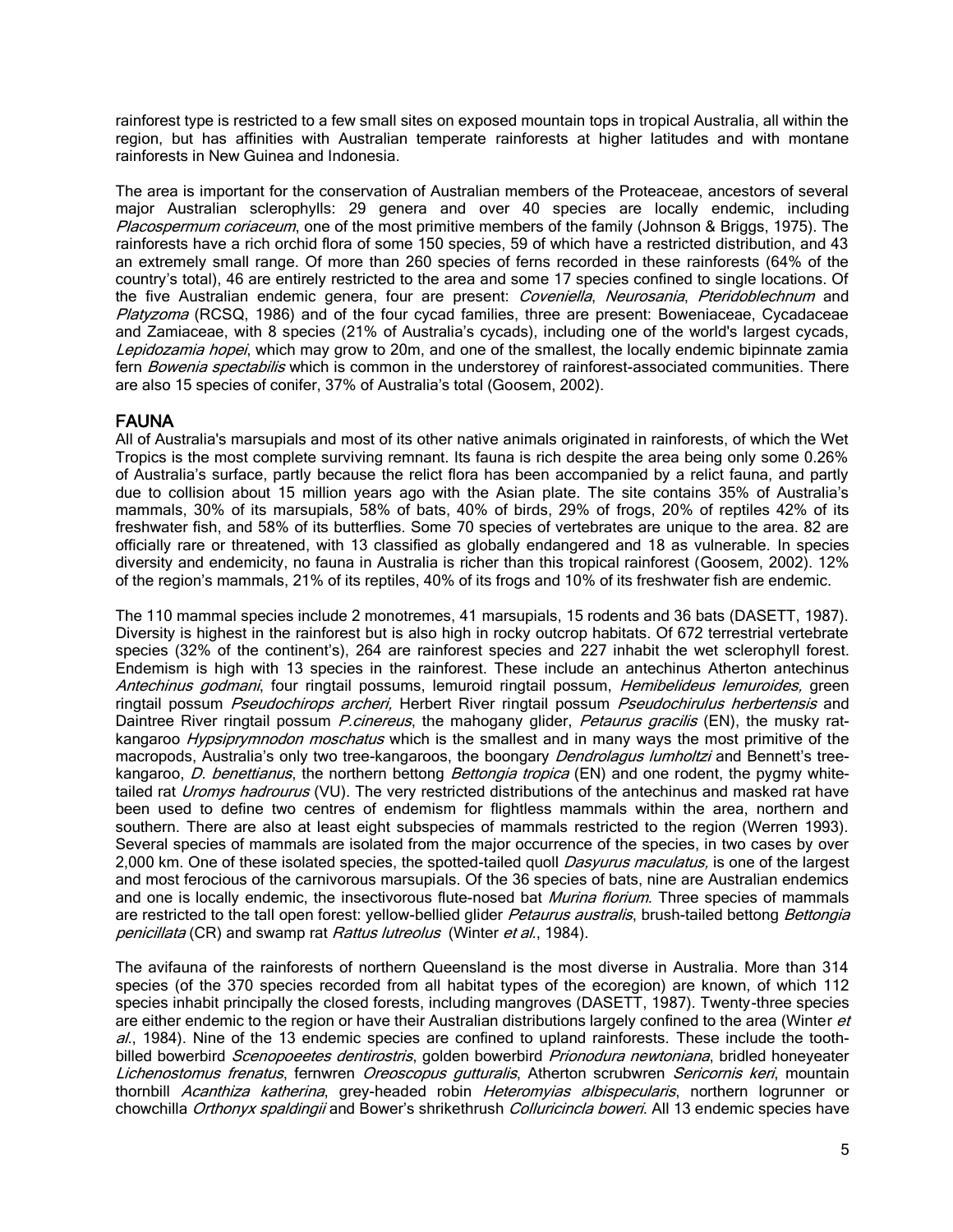close relatives in the highlands of New Guinea. Another four bird species that are restricted to the Wet Tropics but not confined to higher altitudes are the lesser sooty Owl Tyto multipunctata, Macleay's honeyeater Xanthotis macleayanus, Victoria's riflebird Ptiloris victoriae and the pied monarch Arses kaupi. The flightless southern cassowary *Casuarius casuarius johnsoni* (VU) is notable as one of the largest birds in the world, one of only three species of cassowary in the world found in Australia and is important for distributing the seeds of large-fruited plants.

The Wet Tropics contains the most diverse rainforest frog fauna in Australia with very high regional endemism particularly between 600m and 1,000m where the climate is relatively cool and commonly moist. There are 58 frog species in the region, 24 of which are regional endemics. Some species are regarded as rare such as the armoured mistfrog Litoria lorica (CR), the northern tinker frog Taudactylus rheophilus (CR), a representative of a primitive endemic genus, and the neglected, buzzing, scanty, inelegant, ornate and clicking rainforest frogs: *Cophixalus neglectus* (EN), C. bombiens, C. exiguus, C. infacetus C. ornatus, and C. hosmeri, (Covacevich & McDonald, 1984). Of the 151 species of reptiles, 20 are restricted to the region. Several species, such as chameleon gecko Carphodactylus laevis and northern leaf-tailed gecko Saltuarius cornutus, have primitive characteristics. The skinks are particularly diverse group, with 54 species within the area (DASETT, 1987). 16 species are rare and very restricted, including the Bartle Frere skink Leiolopisma jigurru, which is found in the cool montane habitat near the summit of Mt Bartle Frere. This is the first record of a temperate relict species among the vertebrates of the area (Covacevich, 1984).

A recent survey of five sites along a 10km transect yielded over 5,000 species of insects and over 300 species of spiders (Monteith & Davies, 1984). The study indicated a high diversity of insects, but low populations for many species. Of particular biogeographic interest is the insect fauna preserved in the cool moist upland rainforests of the area. The present distribution of its insect fauna suggests an origin predating the separation of Australia, New Zealand and New Caledonia. There are many primitive relict species that are isolated from their nearest relatives by at least 1,500km. One species, the large stag beetle Sphaenognathus queenslandicus, which is found only on Mt Lewis and Mt Windsor Tableland, has close relatives only in South America (Moore, 1978). The highly diverse and numerous moth fauna of the area includes many rainforest endemic species, including the brilliantly-coloured Aenetus monabilis, one of the largest moths, with a wing span up to 18cm, and the very restricted *Douea xanthopygs* and *Polyeuta* callimorpha which are only known from several collections. The widespread Hercules moth Coscinocera hercules, one of the largest moths in the world with a wingspan up to 25cm, is also present (DASETT, 1987). Butterflies are well represented and include many restricted species such as purple brown eye Chaetocneme porphyropis, Australian hedge blue Udara tenella and Cairns birdwing Ornithoptera priamus euphorion, Australia's largest butterfly.

80 of the approximately 190 freshwater fish species in Australia live in the streams of the Wet Tropics (WTMA 2002) which contain 48 (two-thirds) of the continent's fish genera and 25 of Australia's 35 freshwater fish families (Pusey & Kennard, 1994). To date, nine endemic species have been identified These include the Cairn's and Lake Eacham rainbowfish Cairnsichthys rhombosomoides (VU) and Melanotaenia eachamensi (VU), cod Guyu wujalwujalensis, catfish Tandanus sp., grunters Hephaestus tulliensis, and the gobies Glossogobius sp., Stiphodon sp. and Schismatogobius sp. Many species are yet to be formally described (Pusey 2001). This extra-ordinary diversity reflects the diversity of stream habitats and the highly variable but predictable seasonal flow rates. Six species of blue crayfish *Euastacus* are restricted to the area. E. fleckeri (EN) is found only on Mt Carbine Tableland, E. robertsi (CR) on Mt Finnigan and there is an undescribed species on the Bellenden Ker Range and Atherton Tableland. (Goosem, 2002). The highly restricted distribution of these temperate relicts parallels similar distributions among plants and other fauna, reflecting a long history of isolation on these mountain summits (Winter, 1987).

# CONSERVATION VALUE

The wet tropics of northeast Queensland is of outstanding scientific importance for its concentration and diversity of primitive flowering plants which record eight major stages in the earth's evolutionary history during 35 million years of isolation which has preserved a high level of endemism. They also encompass the origin and radiation of marsupials and songbirds, mixing of the continental biota of the Australian and Asian continental plates, and the extreme effects of the Pleistocene glacial periods on tropical rainforest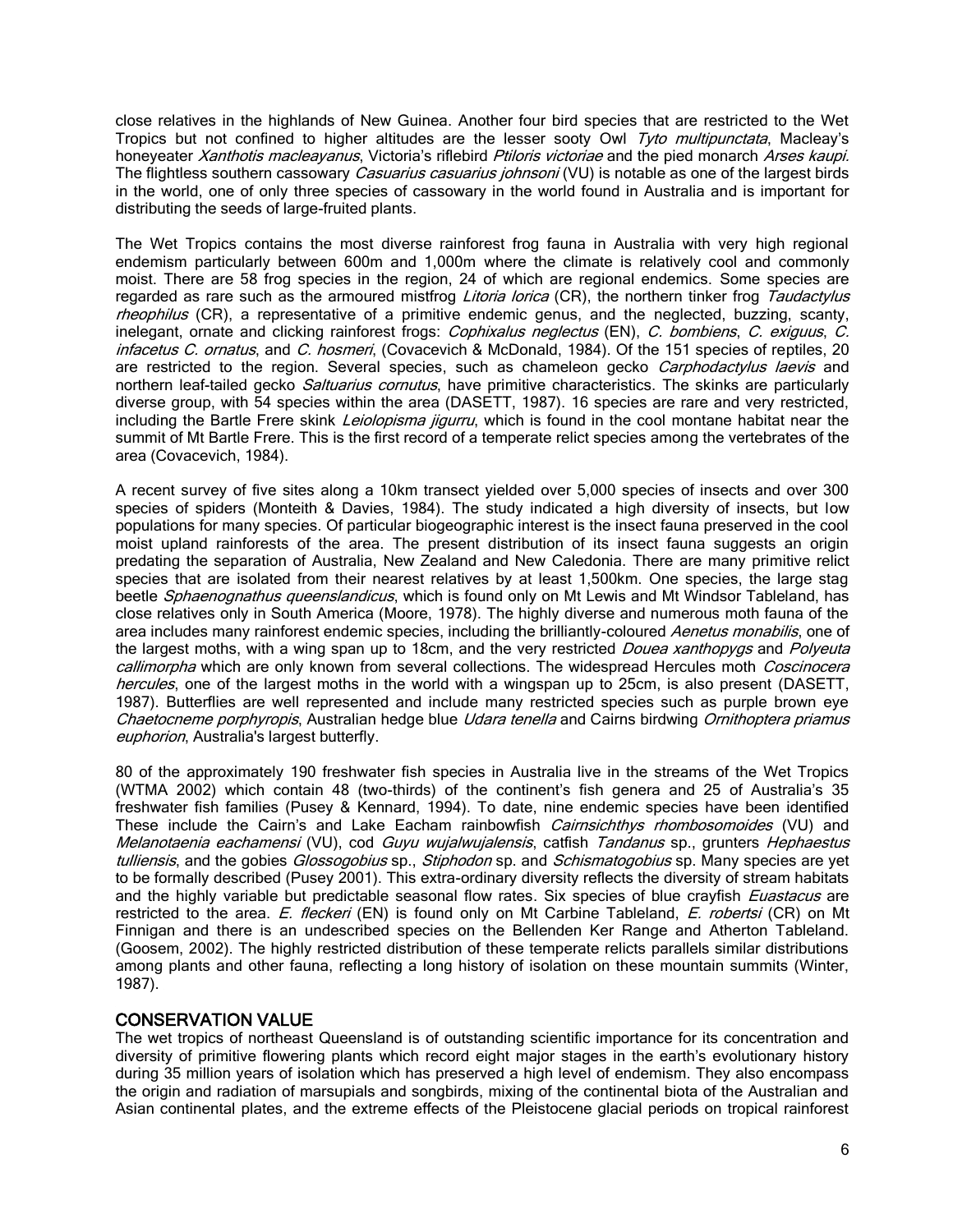vegetation. The level of endemism is exceptionally high due to the long isolation, having the highest number of endemic genera per unit area after New Caledonia (Webb & Tracey, 1986; Morat et al., 1986). It has great natural beauty, uniquely combining between Daintree River and Cedar Bay tropical rainforest with white sandy beaches and fringing reefs. It contains the highest waterfall and some of the finest gorge scenery in Australia and is the habitat for numerous rare, threatened and endangered species. The only recognised Australian Aboriginal rainforest culture is preserved in the area with an oral prehistory dating back 15,000 years (RCSQ, 1986). The site lies within a WWF Marine Global 200 Eco-region.

#### CULTURAL HERITAGE

Aboriginal occupation of the area between Cooktown and Cardwell probably dates back to the earliest human occupation of Australia c.40,000 years ago; even its oral pre-history goes back over 15,000 years: one of the recorded stories appears to describe the volcanic activity that produced some crater lakes 10- 20,000 years ago. The northern tribes (Barrineans) may have been the first wave of the Aboriginal occupation of Australia, making theirs the world's oldest rainforest culture (DASETT, 1987). This differed markedly from that of most other Australian Aboriginal tribes, with heavy dependence on arboreal skills, use of toxic plants and unique weapons. Major centres of survival of the culture are on Bloomfield River and the upper Murray River. More than 20 distinct tribal groups occupied the area within traditional boundaries using a wide range of forest products, including several toxic plants that required complex treatment to make them safe to eat. Such intensive prehistoric use of toxic food plants is not recorded elsewhere. (Horsfall, 1984).

The area continues to hold great significance for the local Aboriginal communities, who see themselves as rainforest people. Each group has customary obligations for management of their country under Aboriginal law. To them, the Heritage Area is a series of complex living cultural landscapes where the natural features are interwoven with their religion, spiritual life, economic uses (food, medicines and tools), social and moral organisation. Their hunting and gathering within the site remains a legal right, though logging does not. 80% of the property is potentially claimable under the Native Title Act of 1993 and 16 native title claims have been logged. The Wet Tropics Natural Resource Management Board and Traditional Owners have indicated support for a renomination of the WHA based on cultural values. A detailed summary of the history of Aboriginal occupation is given in RCSQ (1986).

# LOCAL HUMAN POPULATION

The first European to explore the wet tropics of Queensland was Edmund Kennedy in 1848. Later exploratory forays, were by G. Dalyrymple in 1873, pioneering graziers and by loggers felling red cedar Toona australis who worked up the coast to the Daintree and Mossman Rivers by 1875. Tin mining began in the 1880s and the lowland rainforest was progressively cleared for sugar cane plantations along the entire northern coast to beyond Cooktown. The economy of the region has remained almost entirely dependent on primary production, though tourism has grown steadily since the 1950s (DASETT, 1987). The region is the most populous part of northern tropical Australia with around half a million residents. There are no urban centres in the site but most of the inhabitants live within 50km of the site's boundaries in the expanding towns of Townsville and Cairns, in small coastal towns and the closely settled farmland of the Atherton Tableland (Wet Tropics Management Authority, WTMA, pers. comm., 1995).

#### VISITORS AND VISITOR FACILITIES

The annual number of visitors to the region increased from 840,000 in 1985 to 2.4 million visits during the dry season, April to September, and 2.36 million during the wet season in 1995. The figure was predicted to double by 2016. In 2002 the WTMA recorded 4.4 million visitors, 1.76 million being local. Walking, guided tours, nature watching, bush-trekking and swimming are the main activities; also white-water rafting, wildlife spotlighting at night and aerial flights. Commercial tours bring about 1.5 million visitors to the area, with at least 100 tour companies offering trips to the region (WTM A, pers. comm., 1995). Accommodation ranges from luxurious resorts to camps. The main access is from Cairns airport and a cable car links Cairns to Kuranda.

#### SCIENTIFIC RESEARCH AND FACILITIES

A Co-operative Research Centre for Tropical Rainforest Ecology and Management was set up in August 1993 to assist the Wet Tropics Management Authority (WTMA) to develop appropriate management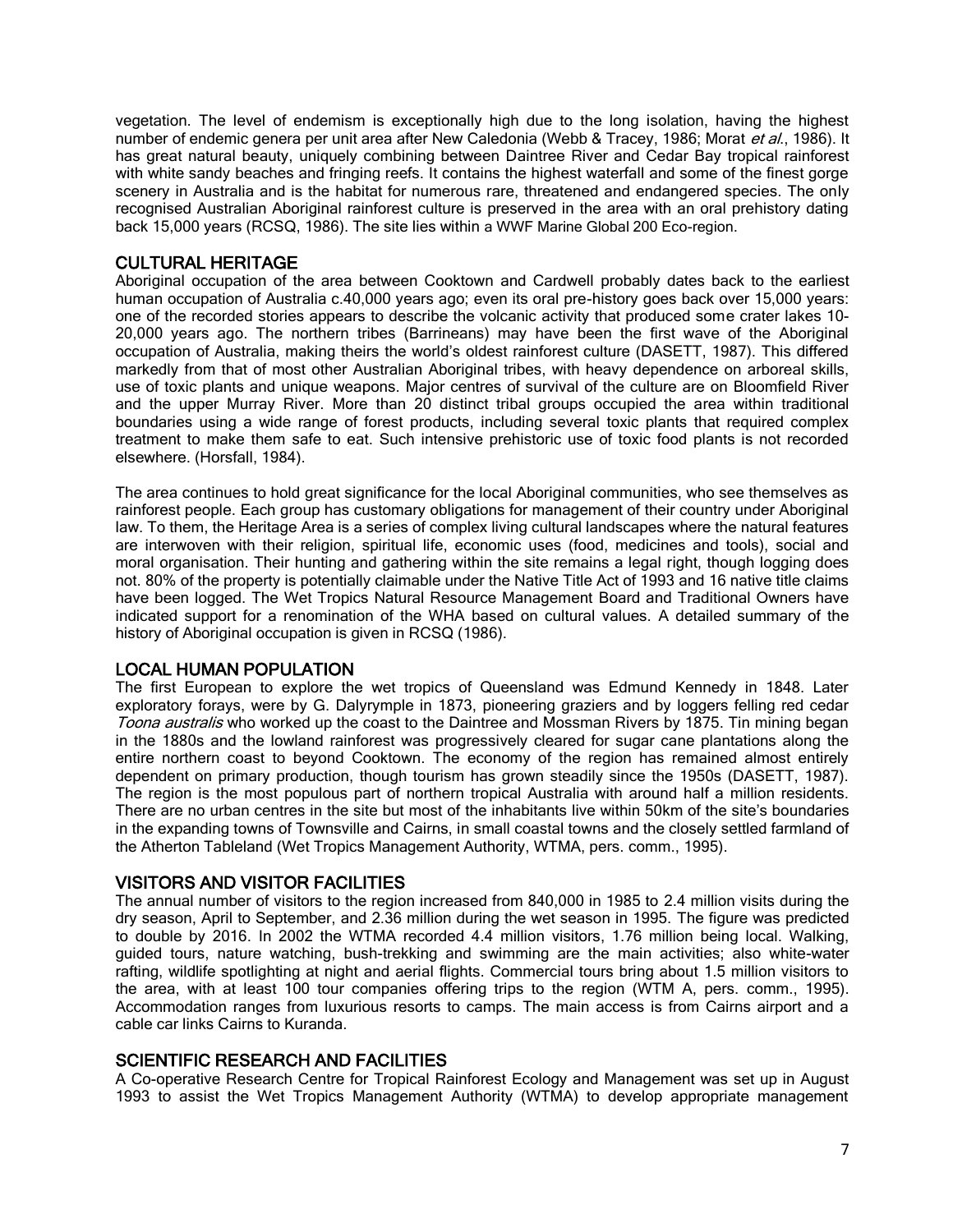responses to the threats and challenges of the site. Participants with the WTMA are the Commonwealth Scientific and Industrial Research Organisation (CSIRO) and the James Cook, Queensland and Griffith Universities. A Scientific Advisory Committee identifies and evaluates research needs in all areas of science social, biological and physical, evaluates the effectiveness of management strategies and advises on development proposals and perceived threats. Every six years the Authority provides a Periodic Report to the World Heritage Convention which contains up to date information about Wet Tropics research. In 1995 a range of research projects in six programs involved 84 scientists. They encompassed biodiversity, resource dynamics, socio-economic studies, integrated data exchange, education and technology transfer (WTMA pers. comm., 1995). By 2002, the WTMA periodic report listed over 100 proposed or ongoing research projects and nearly 400 articles and reports on the area within the preceding five years. A longterm WTMA regional vegetation and geology mapping project was due for completion in 2004. Major indicator studies cover environmental impact studies, vegetation mapping and mapping of rainforest dieback. The research and information needs (RAIN) report is regularly produced to inform management of the findings of relevant research. A national Tropical Forest Institute is to be established. (Environment Australia, 2003).

# MANAGEMENT

A series of national park proposals designed to protect the full range of the remaining habitats of the Wet Tropics was launched in 1966 by L.Webb in The Identification and Conservation of Habitat Types in the Wet Tropic Lowlands of North Queensland, the first scientific reference to the international significance of the lowland rainforests (lands under 1,000m). The proposals were confined to the lowlands because of the extraordinary development pressures placed on them from about 1955 onwards. A strong tradition of opposition developed, backed by the Queensland state government, to the withdrawal of rainforests from commercial exploitation. In 1974 a UNESCO Biosphere Reserve under the Man and the Biosphere programme was suggested but the State government declined to proceed. Clearing for a new Cape Tribulation - Bloomfield road in 1983 was blocked by protesters which drew the Federal government into the debate and in 1986 the Commonwealth established a \$22.5 million National Rainforest Conservation Program though the Queensland Government still refused to participate and supported a massive forest clearing of 42,900ha in the lower Tully River valley. The World Heritage listing of the Wet Tropics of Queensland in 1988 thus occurred after years of campaigns for and against logging the rainforests which were considered to be sustainable by a large section of the regional community which resented the listing because of its impact on the logging industry. Pressure from the Commonwealth government eventually secured the designation.

The main legal instruments for protection of the site are the Queensland Wet Tropics World Heritage Protection and Management Act of 1993, and the Commonwealth Wet Tropics of Queensland World Heritage Area Conservation Act 1994. The two acts were needed because of the strength of the development pressures facing the conservationists. They resupported by five conservation Acts. The management of the World Heritage national parks and the state forests is on three levels. A State-Commonwealth Ministerial Council coordinates policies and funding; the Queensland Department of Environment & Heritage and the Department of Natural Resources manage the day-to-day aspects of the area with timber reserves in the site being managed by the Queensland Department of Primary Industries & Resource Management. The Wet Tropics Management Authority manages the heritage area itself following the Wet Tropics Management Plan, agreed in 1998 with all the local stakeholders. It is responsible for policy and planning, research and monitoring, funding, education and interpretation, involvement of Aboriginal communities and managing threats. It is advised by Community Consultative and Scientific Advisory Committees. It has also established three key stakeholder liaison groups: Landowners and Neighbours Liaison Group, Tourism Industry Liaison Group, and Conservation Liaison Group which provide arenas for the WTMA to seek consensus on major management issues.

Preparation of the Wet Tropics Management Plan started in 1992 and after a long process of relationship building with the regional community, was finally gazetted by the Governor of Queensland in 1998. A Wet Tropics Regional Agreement was also agreed between the WTMA and the indigenous people and a renomination of the area for its cultural values was considered. The WTMA partners the Co-operative Research Centre for Tropical Rainforest Ecology and Management research program which is designed to benefit management of the Area. The Authority funds weed eradication programs and funds state government departments to operate fire management programs in the area. Professional trappers have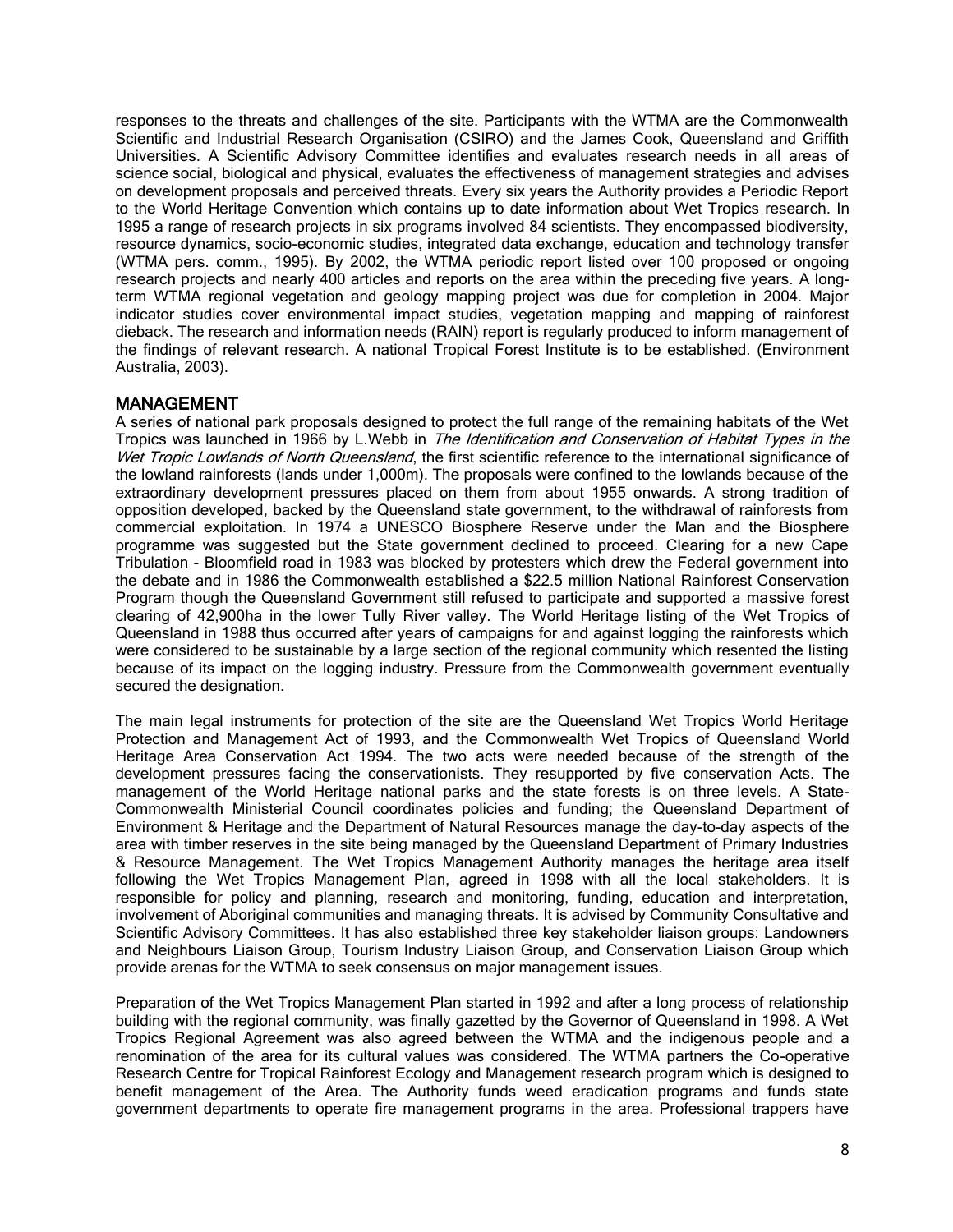worked on a successful pilot feral pig trapping program in the site and adjacent properties (WTMA, pers.comm., 1995). Plans for environmental restoration have included strategic tree planting, reestablishing wildlife corridors, rehabilitation of degraded road verges, and decommissioning of obsolete infrastructure. There have been several projects examining freshwater management and infrastructure planning and dieback outbreaks (Environment Australia, 2003).

WTMA is now a referral agency providing terms of reference for Environmental Impact Statements for developments on properties inside or having a common boundary with the World Heritage Area. In 1994- 95, it acquired eight parcels of land in and around the Area, six of which have been gazetted as National Parks with the remaining two vested in the Crown for national park status. These combine a variety of forest types to create a cassowary corridor in the Hull River area at Mission Beach (WTMA, pers. comm., 1995). The Authority has released a Wet Tropics Nature-Based Tourism Strategy, a Wet Tropics Conservation Strategy, a Wet Tropics Vertebrate Pest Risk Assessment Scheme and a Weed Risk Assessment System. Reactive Monitoring Reports are made to support the management of the site on the management of native and introduced species and the interaction of land use and human impacts. Each year it is required to report to the Australian and Queensland Parliaments on the health of the World Heritage Area and every six years it provides a Periodic Report to the World Heritage Convention.

# MANAGEMENT CONSTRAINTS

The complex tenure and ownership of such a large area extending over 14 jurisdictions, presents many challenges to consistent management. The present national park system is considered inadequate, with less than 5% of many rainforest types protected (Cassells, 1988). These include some of the rarest types, among which the mesophyll vine forest and notophyll vine forest that occur on beach sand are totally unprotected (RSCQ, 1986). Survival of rainforests in state forests and timber reserves is not assured in view of the Department of Forestry's continuing policy of 'sustained yield' logging. For example, Mount Windsor Tableland and Downey Creek, two of the last remaining areas of virgin forests, were logged in the 1980s (Aitken & Leigh, 1987). Although the limited data available from northern Queensland indicate that its rainforests can withstand selective logging without incurring major losses of species or ecosystem instability (Cassells, 1987), there is considerable uncertainty about the reliability of current estimates of sustained yield (Cassells, 1988). And even selective logging disrupts the forests in ways that take decades to heal.

Other threats and risks to the site include pressure on endemic & restricted species, sensitivity to climatic change such as floods, droughts and fire, environmental pests, invasive plants and animals, imported diseases and forest dieback. Some 508 exotic plant species have been identified and 28 naturalised animals, several becoming pests, notably pig, cat and dog (WTMA, 2003). There is invasion of cleared and disturbed forests by Lantana camara and tobacco Solanum mauritianum, tree deaths caused by the woody vine Thunbergia grandiflora introduced from northern India, and outbreaks of soil fungus Phytophthora cinnamomi in logged areas, causing patch deaths of trees and shrubs (DASETT, 1987).

The integrity of the region's national parks is not inviolate, as shown by the construction of a highly controversial road through Cape Tribulation National Park, and reports of subsequent illegal logging within that Park. Other areas are threatened by regional population growth with concurrent habitat fragmentation and modification by construction, roads and dams, land clearance, agricultural expansion for sugarcane and altered drainage patterns. Some 1,217 km of public roads and a number of power lines fragment the World Heritage Area and some ten local authorities draw their water supply from within it. A very controversial commercial development, the Skyrail cablecar, was built in 1995. Its effects on the free movement of canopy-dwelling species across the line of the cableway is unknown as are other impacts of tourism in its area. A proposal to augment the hydroelectric facility at Tully Millstream was opposed and rejected, but there exists the potential for similar developments. Continual dialogue and agreement on codes of practice are therefore necessary to preserve the world heritage values of the site.

# STAFF

In 2002 there were was a permanent staff of 30 positions in heritage conservation, management planning, community relations and corporate services programmes, supplemented by temporary contract staff. Inhouse training is routinely given (Environment Australia, 2003).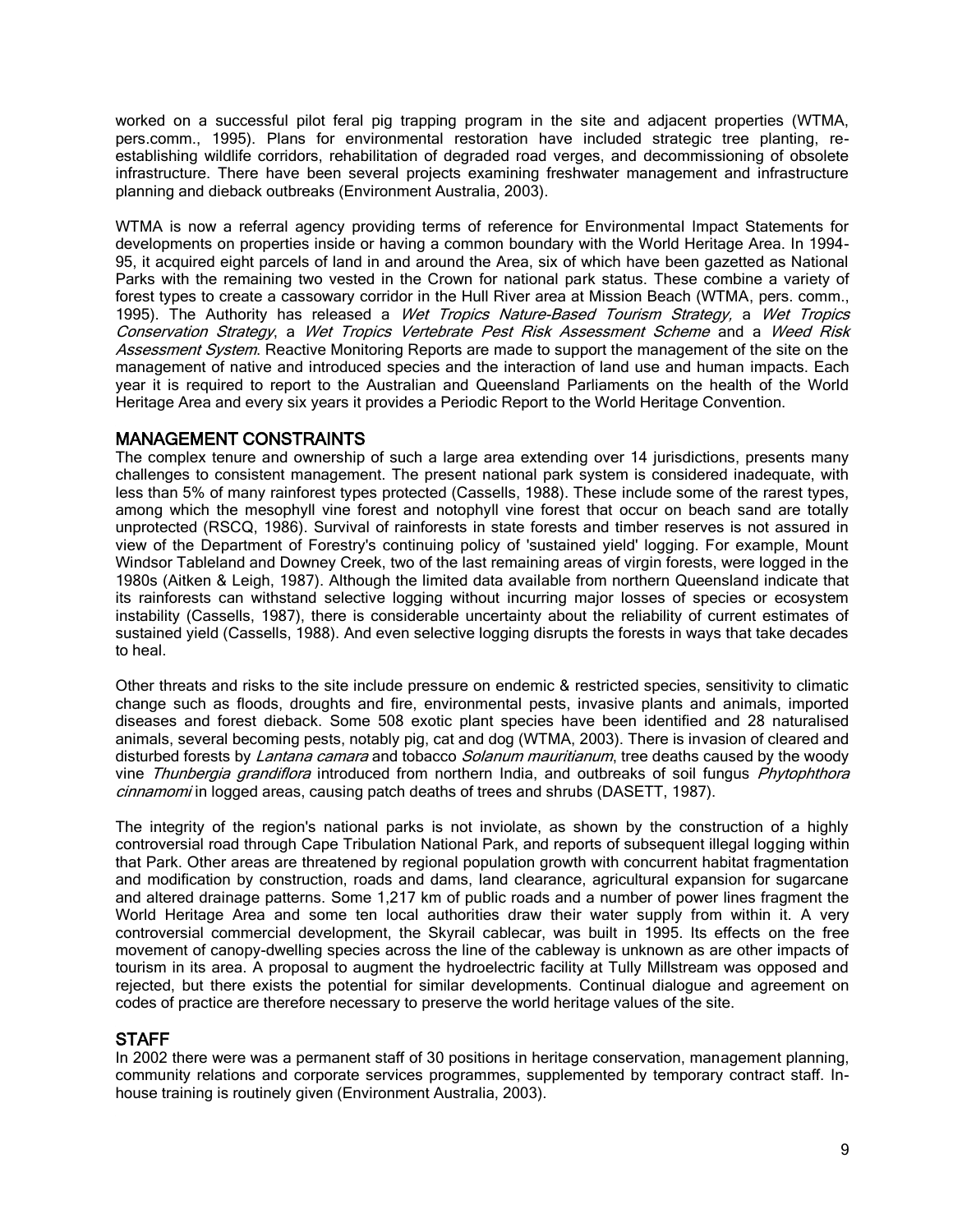# BUDGET

In 2000-2001 the Authority had a total operating budget of about US\$7,430,000, combining funds provided by the Commonwealth and Queensland governments (WTMA, 2002). In 2004 this included US\$5,343 for in-house training (WTMA, 2004), reflecting the lack of adequate funding. Some funds are raised by the Australian Rainforest Foundation which works to protect and enhance the threatened ecosystem, and raises money from private citizens and corporations to support four major programs.

# LOCAL ADDRESSES

Wet Tropics Management Authority, 15 Lake Street, PO Box 2050, Cairns, Queensland, Australia. 4870.

Department of the Environment and Water Resources, PO Box 787, Canberra, ACT 2601.

#### **REFERENCES**

The principal source for the above information was the original nomination for World Heritage status.

Aitken, S. & Leigh, C. (1987). Queensland's Daintree rain forest at risk. Ambio 16: 134-141.

Bonell, M., Gilmour, D. & Cassells, D. (1983). Runoff generation in tropical rainforests of northeast Queensland, Australia, and the implications for land use management. In *Hydrology of Humid Topical* Regions with Particular Reference to the Hydrological Effects of Agriculture and Forestry Practice. Proceedings of the Hamburg Symposium, August 1983. IAHS Publication No.140.

Cassells, D. (1987). North Queensland Wet Tropical Rainforests Proposed World Heritage Listing. Submission to Australian Government. 16 pp.

---------- (1988). Appendix 2. Comments on the dispute between the Queensland Government and the Commonwealth Government over the nomination of the Wet Tropical Rainforests for the World Heritage List. Letter to R. A. Hynes, Chairman, Northern Rainforests Management Agency, Cairns.

------ Bonell, M., Gilmour, D. & Valentine, P. (1986). Conservation and Management of Australia's Tropical Rainforests: Local Realities and Global Responsibilities. Paper prepared for an Ecological Society of Australia Symposium on the Ecology of Australia's Wet Tropics, University of Queensland. 34 pp.

Commonwealth of Australia (1996). National Strategy for the Conservation of Australia's Biological Diversity, DEST, Canberra.

Covacevich, J. (1984). A biogeographically significant new species of *Leiolopisma* (Scincidae) from northeastern Queensland. Memoirs of the Queensland Museum 21: 401-411.

---------- & McDonald, K. (1984). Frogs and reptiles of tropical and sub-tropical eastern Australian rainforests: distribution patterns and conservation. In Werren, G. & Kershaw, A. (eds), Australian Rainforest Study, Vol.3. Proceedings of a workshop on the Past, Present and Future of Australian Rainforests, Griffith University, Brisbane.

Crome, F. & Nix, H. (1991). Birds. pp.55-69 In Nix, H. & Switzer, M. (eds) Kowari 1: Rainforest Animals: Atlas of Vertebrates Endemic to Australia's Wet Tropics. Australian National Parks and Wildlife Service, Canberra, Australia.

DASETT (1986). Nomination of Wet Tropical Rainforests of North-east Australia by the Government of Australia for inclusion in the World Heritage List. Department of Arts, Sports, the Environment, Tourism and Territories. 31 pp. [Contains a comprehensive bibliography].

Dowling, R. & McDonald, T. (1982). Mangrove communities of Queensland. In Clough, B. (ed.), Mangrove Ecosystems in Australia: Structure, Function and Management. Australian Institute of Marine Science, with Australian National University Press, Canberra. pp. 79-94.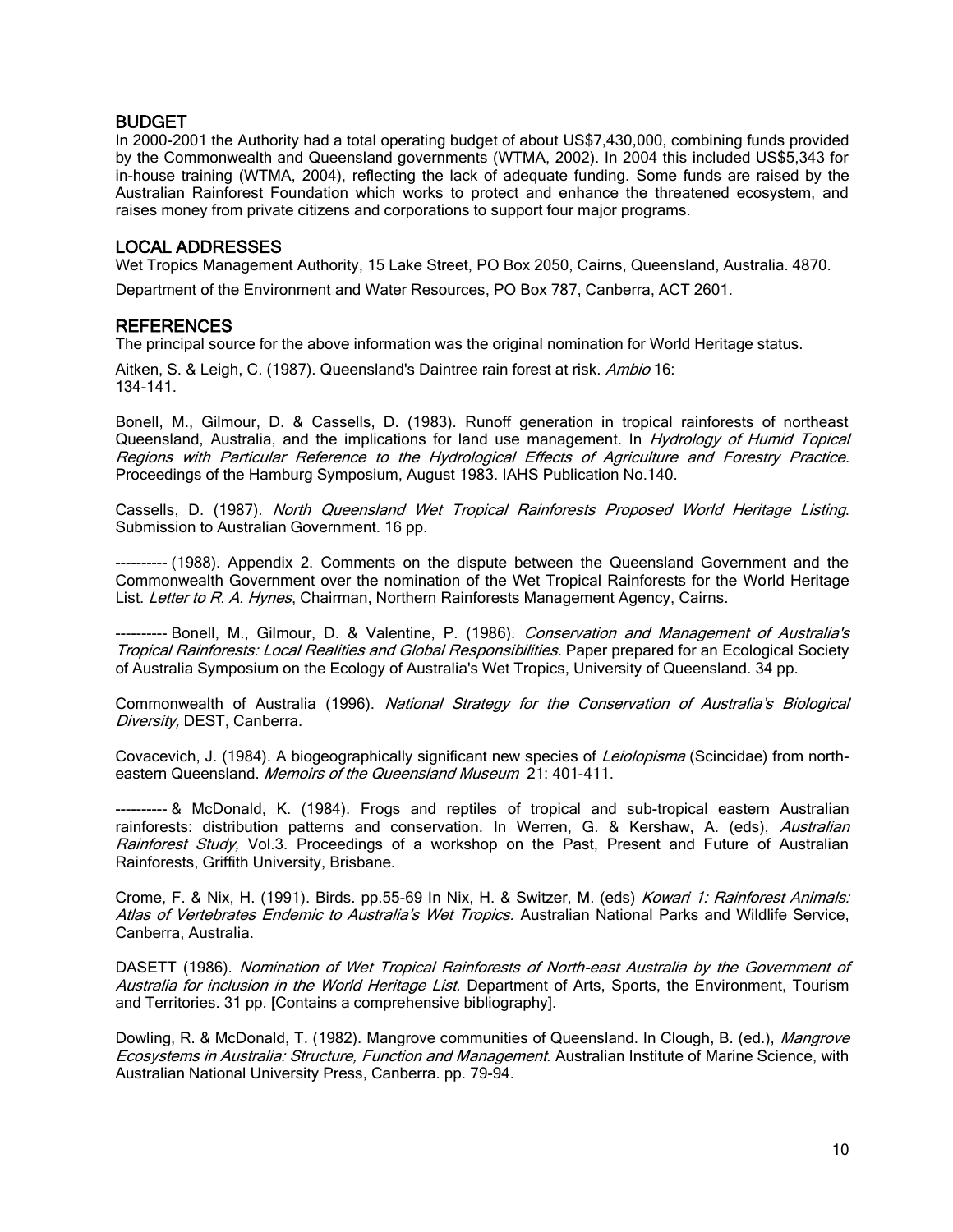Environment Australia. (2002). Report on the State of Conservation of the Wet Tropics of Queensland. Australian National Periodic Report on the Application of the World Heritage Convention. Section II. Wet Tropics Management Authority, Cairns, Queensland. [Contains a bibliography of 77 recent references]

-- (2003). *Australia. Wet Tropics of Queensland.* State of Conservation of the World Heritage Properties in the Asia-Pacific Region. Section II. Summary. Wet Tropics Management Authority, Cairns, Queensland.

Frawley, K. (1983). A History of Forest and Land Management in Queensland with Particular Reference to to the North Queensland Rainforest. Report to the Rainforest Conservation Society of Queensland.715 pp.

Galloway, R. (1982). Distributions and physiological patterns of Australian mangroves. In Clough, B. (ed.), Mangrove Ecosystems of Australia: Structure, Function and Management. Australian Institute of Marine Science, in association with Australian National University Press, Canberra. Pp. 31-54.

Goosem, S. (2002). Update of Original Wet Tropics of Queensland Nomination Dossier. Wet Tropics Management Authority. Cairns, Queensland.

---------- Morgan, G. & Kemp, J. (1999). Wet Tropics. pp.1-73. In Sattler, S. & Williams, R. (eds). The Conservation Status of Queensland's Bioregional Ecosystems. Environmental Protection Agency, Brisbane,

Harrington, G. & Sanderson, K. (1993). Vegetation Changes at the Rainforest / Wet Sclerophyll Boundary in the Wet Tropics of North Queensland 1940s - 1990s. Report to the Wet Tropics Management Authority, Cairns.

Horsfall, N. (1984). The Prehistoric occupation of Australian rainforests. In Werren, G. & Kershaw, A. (eds), Australian Rainforest Study, Vol. 3. Proceedings of a workshop on the Past, Present and Future of Australian Rainforests, Griffith University, Brisbane.

IUCN (2007). The Red List of Threatened Species. IUCN, Gland, Switzerland / Cambridge, U.K.

Johnson, L. & Briggs, B. (1975). On the Proteaceae - the evolution and classification of a southern family. Botanical Journal of the Linnean Society 70: 83-182.

Kikkawa, J. (1982). Ecological association of birds and vegetation structure in wet tropical forests of Australia. Australian Journal of Ecology 7: 325-345.

---------- (1984). The avifauna of Australian rainforests. In Werren, G. & Kershaw, A. (eds), Australian Rainforest Study, Vol.3. Proceedings of a workshop on the Past, Present and Future of Australian Rainforests, Griffith University, Brisbane.

---------- (1991). Avifauna of Australian rainforest. In Werren, G. & Kershaw, A. (eds). The Rainforest Legacy Volume 2. Australian Government Publishing Service, Canberra. pp. 187-196.

Leigh, J., Boden, R. & Briggs, J. (1984). Extinct and Endangered Plants of Australia. McMillan Company of Australia Pty Ltd, Melbourne.

McDonald, K (1992). Distribution Patterns and Conservation Status of North Queensland Rainforest Frogs. Conservation report No.1. Queensland Department of Environment & Heritage, Brisbane.

Mackey, B., Nix, H., Stein, J., Cork, S. & Bullen, F. (1989). Assessing the representativeness of the Wet Tropics of Queensland World Heritage Property Australia. Biological Conservation 50(1-4): 279-303.

Monteith, G. & Davies, V. (1984). Preliminary Account of a Survey of Arthropods (Insects and Spiders) Along an Altitudinal Rainforest Transect in Tropical Queensland. Unpublished report.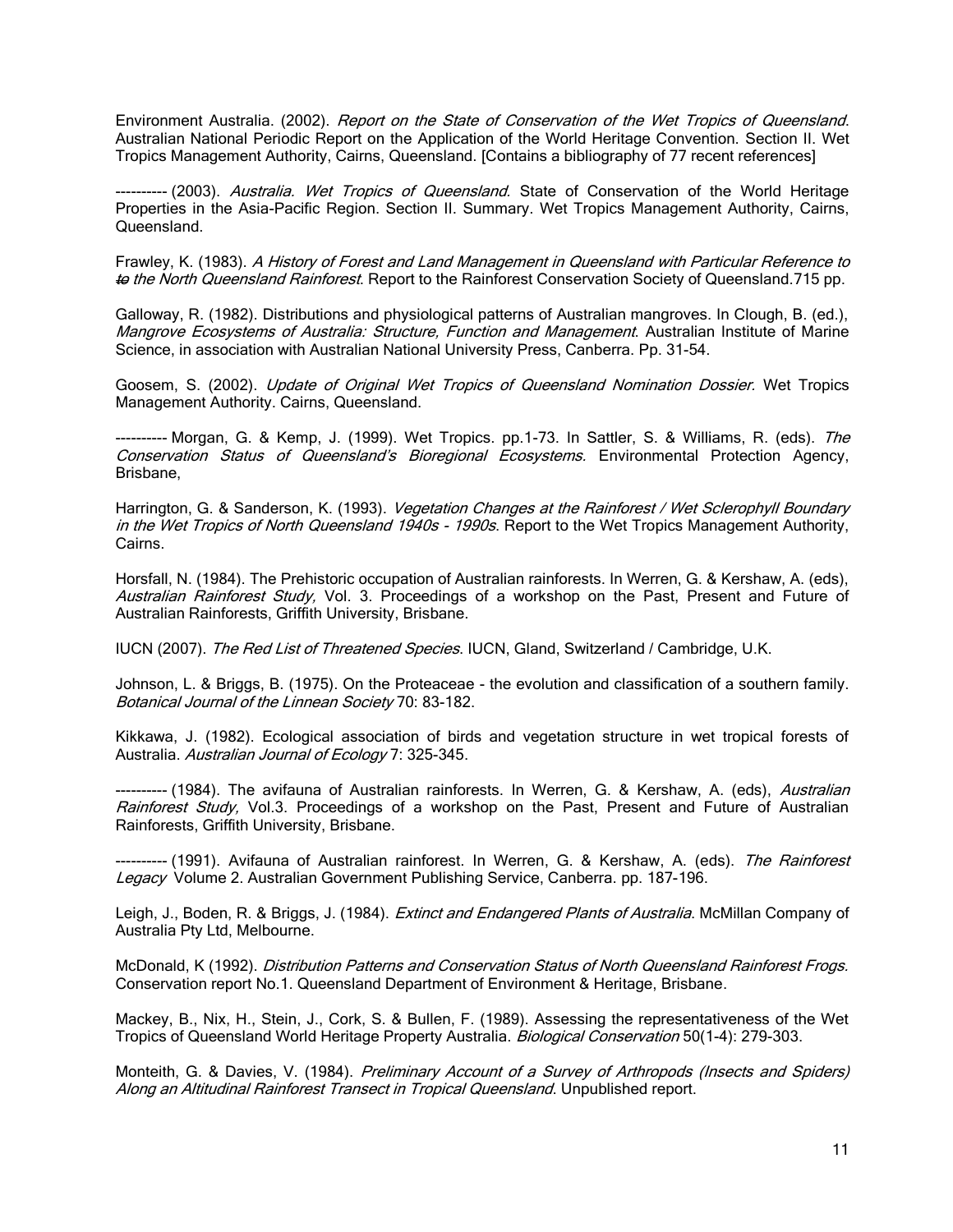Morat, Ph.,Veillon, J-M. & MacKee, H. (1986). Floristic relationships of New Caledonian rainforest phanerogams. Telopea 2: 631-679.

Nix, H. (1991). Biogeography: pattern and process. In Nix, H. & Switzer, M. (eds), *Kowari 1: Rainforest* Animals: Atlas of Vertebrates Endemic to Australia's Wet Tropics. Australian National Parks and Wildlife Service, Canberra, pp. 11-41.

Pusey, B. & Kennard, M. (1994). The Freshwater Fish Fauna of the Wet Tropics Region of Northern Queensland. Report to the Wet Tropics Management Authority, Cairns, Australia.

Queensland Department of Forestry (1983). Rainforest Research in North Queensland. Government Printer, Brisbane. 52 pp.

Rainforest Conservation Society of Queensland (RCSQ)(1986). Tropical Rainforests of North Queensland. Their Conservation Significance. Special Australian Heritage Publication Series No.3. Canberra. 195 pp. [Contains a comprehensive bibliography]

Saunders, G. (1987). Conservation - a Case for Co-operation Between Governments. Paper presented to NADC Annual Conference, Bundaberg, 16-17 October 1987. 7 pp.

Singh, G., Kershaw, A. & Clark, R. (1981). Quaternary vegetation and fire history in Australia. In Gill, A.M., Groves, R. & Noble, I. (eds), *Fire and the Australian Biota*. Australian Academy of Science, Canberra. Pp. 23-54.

Sluiter, I. & Kershaw, A. (1982). The nature of Late Tertiary vegetation in Australia. Alcheringa 6: 211-222.

Tracey, J. (1982). The vegetation of the humid tropical region of north Queensland. Commonwealth Scientific and Industrial Research Organisation, Melbourne.

Tracey, J. & Webb, L. (1975). Vegetation of the Humid Tropical Region of North Queensland (15 maps at 1:100,000 scale + key). CSIRO, Indooroopilly.

Valentine, P. (1983). Rainforest Recreation: a Review of Experience in Northern Australia. Paper presented to the Past, Present and Future of Australian Rainforests Workshop, Griffith University, Brisbane. 13 pp.

Walsh, R. (1980). Runoff processes and models in the humid tropics. Zeitschrift für Geomorphologie N.F. Suppl. 36: 176-202.

Webb, L. (1984). Conservation status of the rainforests of north Queensland. In Werren, G. & Kershaw, A. (eds), Australian Rainforest Study, Vol.3. (Proceedings of a workshop on The Past, Present and Future of Australian Rainforests, Griffith University, Brisbane.

---------- & Tracey, J. (1981a). The rainforests of northern Australia. In Groves, R. (ed.), Australian Vegetation. Cambridge University Press, Cambridge. pp. 67-101.

---------- (1981b). Australian rainforest: patterns and change. In Keast, A. (ed.), *Ecological Biogeography of* Australia. Junk, The Hague. pp. 605-694.

Werren, G. (2001). Environmental Weeds of the Wet Tropics Bioregion: Risk Assessment and Priority Ranking. Rainforest CRC, Cairns, Australia.

---------- & Kershaw, A. (eds) (1983). Australian Rainforest Study, Vol.3. Proceedings of a workshop on the Past, Present and Future of Australian Rainforests, Griffith University, Brisbane.

Williams, S., Pearson, R. & Walsh, P. (1996). Distributions and biodiversity of the terrestrial vertebrates of Australia's Wet Tropics: a review of current knowledge. Pacific Conservation Biology, 2: 327-362